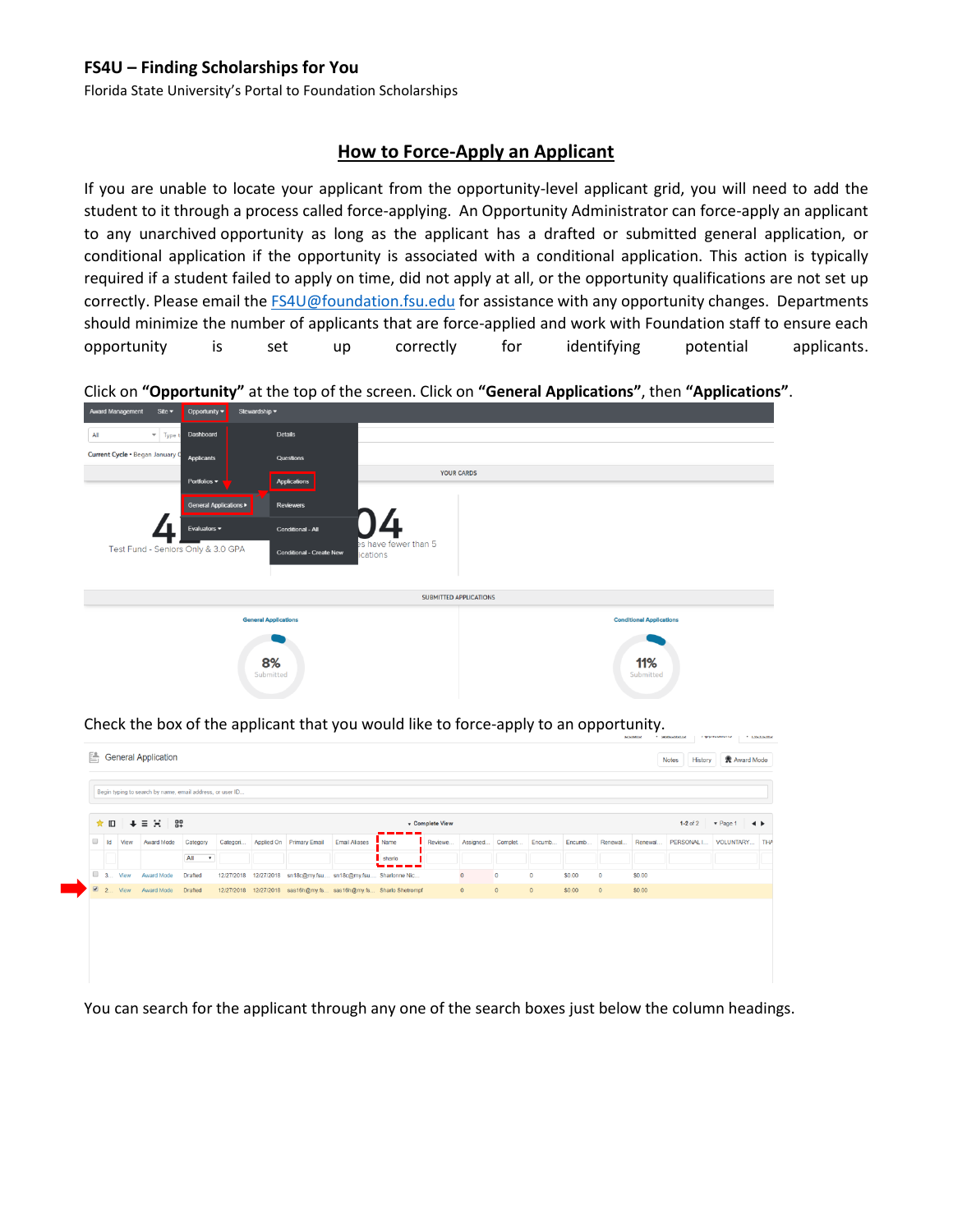## **FS4U – Finding Scholarships for You**

Florida State University's Portal to Foundation Scholarships

At the bottom left of the applicant grid, click **"Act on Selected"** and then **"Apply"** from the drop-down.

|                    | d Id View       | Award Mode          | Category     | Categori | Applied On Primary Email Email Aliases                        | Name                                                                 | Reviewe Assigned Complet Encumb Encumb |             |                |        | Renewal   | Renewal | PERSONAL I VOLUNTARY THA |  |
|--------------------|-----------------|---------------------|--------------|----------|---------------------------------------------------------------|----------------------------------------------------------------------|----------------------------------------|-------------|----------------|--------|-----------|---------|--------------------------|--|
|                    |                 |                     | All <b>v</b> |          |                                                               | sharlo                                                               |                                        |             |                |        |           |         |                          |  |
|                    | $\Box$ 3 View   | Award Mode          | Drafted      |          | 12/27/2018 12/27/2018 sn18c@my.fsu sn18c@my.fsu Sharlonne Nic |                                                                      | $\mathbf{0}$                           | $\circ$     | $\mathbf 0$    | \$0.00 | $\circ$   | \$0.00  |                          |  |
|                    |                 | 2 2 View Award Mode | Drafted      |          |                                                               | 12/27/2018  12/27/2018  sas16h@my.fs  sas16h@my.fs  Sharlo Shetrompf | $\theta$                               | $\mathbf 0$ | $\overline{0}$ | \$0.00 | $\bullet$ | \$0.00  |                          |  |
|                    |                 |                     |              |          |                                                               |                                                                      |                                        |             |                |        |           |         |                          |  |
|                    |                 |                     |              |          |                                                               |                                                                      |                                        |             |                |        |           |         |                          |  |
|                    |                 |                     |              |          |                                                               |                                                                      |                                        |             |                |        |           |         |                          |  |
|                    |                 |                     |              |          |                                                               |                                                                      |                                        |             |                |        |           |         |                          |  |
|                    |                 |                     |              |          |                                                               |                                                                      |                                        |             |                |        |           |         |                          |  |
|                    |                 |                     |              |          |                                                               |                                                                      |                                        |             |                |        |           |         |                          |  |
|                    |                 |                     |              |          |                                                               |                                                                      |                                        |             |                |        |           |         |                          |  |
|                    |                 |                     |              |          |                                                               |                                                                      |                                        |             |                |        |           |         |                          |  |
|                    |                 |                     |              |          |                                                               |                                                                      |                                        |             |                |        |           |         |                          |  |
|                    |                 |                     |              |          |                                                               |                                                                      |                                        |             |                |        |           |         |                          |  |
|                    |                 |                     |              |          |                                                               |                                                                      |                                        |             |                |        |           |         |                          |  |
|                    |                 |                     |              |          |                                                               |                                                                      |                                        |             |                |        |           |         |                          |  |
| <b>Email Users</b> |                 |                     |              |          |                                                               |                                                                      |                                        |             |                |        |           |         |                          |  |
|                    |                 |                     |              |          |                                                               |                                                                      |                                        |             |                |        |           |         |                          |  |
| Apply              | Act on Selected |                     |              |          |                                                               |                                                                      |                                        |             |                |        |           |         |                          |  |
|                    |                 |                     |              |          |                                                               |                                                                      |                                        |             |                |        |           |         |                          |  |
|                    |                 |                     |              |          |                                                               |                                                                      |                                        |             |                |        |           |         |                          |  |

Select the opportunity you would like to place the applicant into from the drop-down list. Use the search box to quickly find the opportunity.

|  |                                         |       | Award Management Site $\bullet$ Opportunity Stewardship $\bullet$ |                                                                                                                                                                                                                                                                                                                                            |          |        | J <sub>T</sub>                       |  |
|--|-----------------------------------------|-------|-------------------------------------------------------------------|--------------------------------------------------------------------------------------------------------------------------------------------------------------------------------------------------------------------------------------------------------------------------------------------------------------------------------------------|----------|--------|--------------------------------------|--|
|  | 13 Id View Award Mode Category Categori |       |                                                                   | Apply Selected                                                                                                                                                                                                                                                                                                                             | $\times$ |        | Val Renewal PERSONALI VOLUNTARY THAN |  |
|  | U.S. View Award Mode Drafted 12/27/2018 | All r |                                                                   | <b>Applicant Opportunity</b>                                                                                                                                                                                                                                                                                                               |          | \$0.00 |                                      |  |
|  |                                         |       | 2 2 Vew Award Mode Drafted 12/27/2018                             | 1st Generation Matching Grant Program - Aid Year 2 ^<br>FSU]<br>$\Omega$                                                                                                                                                                                                                                                                   |          | 50.00  |                                      |  |
|  |                                         |       |                                                                   | FSU - Teach Fund - Aid Year 2019<br>FSU Alumni Ambassadors Endowment Fund - Aid Year 2019<br>FSU Exercise Science Physicians', College of Medicine Scholarship<br>- Aid Year 2019<br>FSU Foundation - Test Fund - Aid Year 2019<br>FSU Friends Opportunity Scholarship - Aid Year 2019<br>FSU Gentlemen's Club Scholarship - Aid Year 2019 | Apply    |        |                                      |  |
|  |                                         |       |                                                                   |                                                                                                                                                                                                                                                                                                                                            |          |        |                                      |  |

Click **"Apply"** once the opportunity has been selected.

|  |                             |                                      | Award management one - Opportunity - Stewardship - |                                            |      |                 |  |
|--|-----------------------------|--------------------------------------|----------------------------------------------------|--------------------------------------------|------|-----------------|--|
|  |                             | Id View Award Mode Category Categori |                                                    | Apply Selected (i)<br>$\times$             | val. | Renewal PERSONA |  |
|  |                             | All <b>v</b>                         |                                                    | <b>Applicant Opportunity</b>               |      |                 |  |
|  | 3 View Award Mode Drafted   |                                      | 12/27/2018 1                                       | FSU Foundation - Test Fund - Aid Year 2019 |      | \$0.00          |  |
|  | 2 2 View Award Mode Drafted |                                      | 12/27/2018 1                                       |                                            |      | \$0.00          |  |
|  |                             |                                      |                                                    | Apply                                      |      |                 |  |
|  |                             |                                      |                                                    |                                            |      |                 |  |
|  |                             |                                      |                                                    |                                            |      |                 |  |
|  |                             |                                      |                                                    |                                            |      |                 |  |

This will create an application to the opportunity on behalf of the applicant, using whatever responses have been provided on the general application so far. If the opportunity contains qualifications that require a response on the general application, or if the application is an apply-to application, that student will show up with 0 qualification points. To avoid these situations, it is preferred that you direct students to complete the general application when possible.